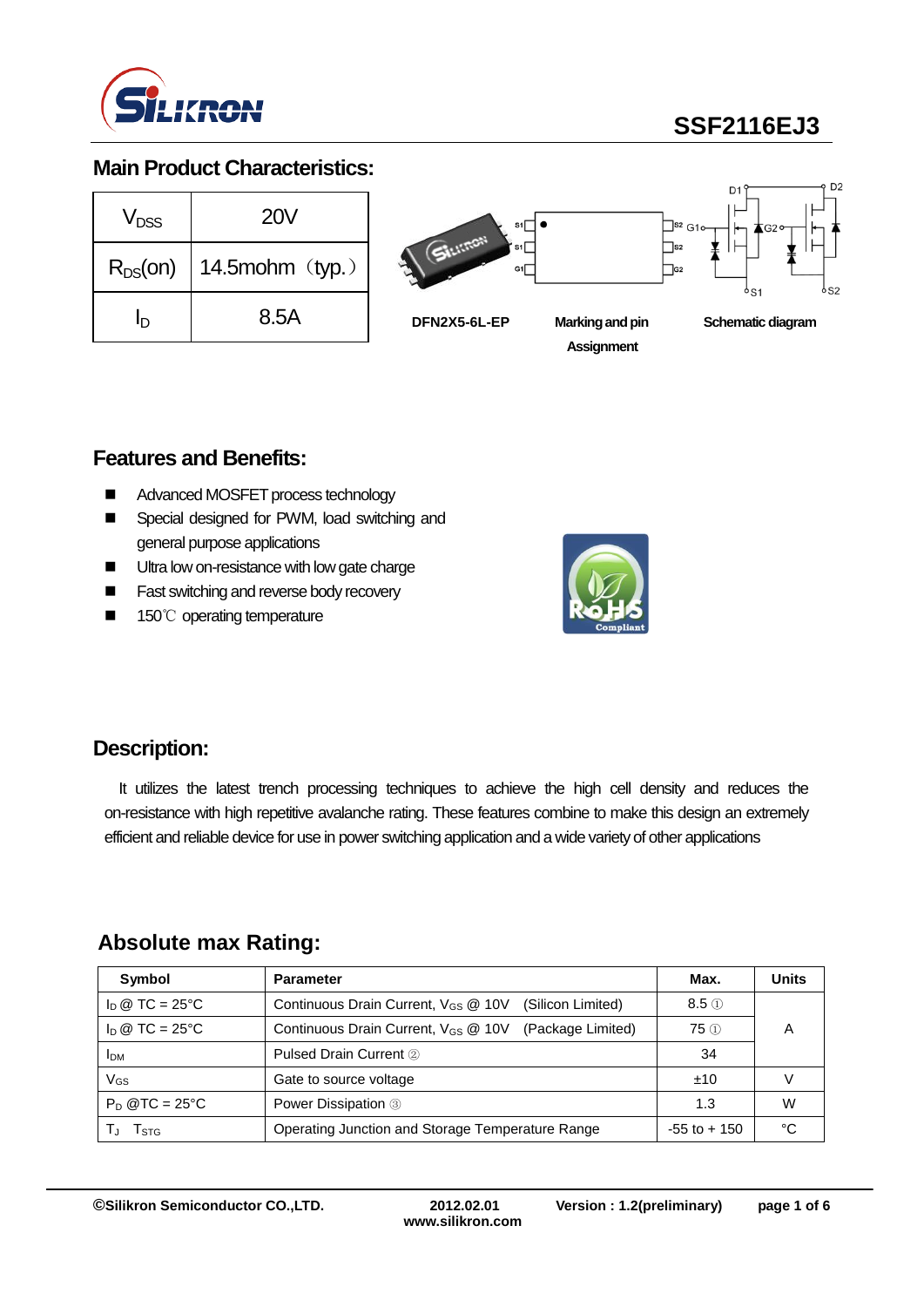

| <b>Symbol</b>           | <b>Parameter</b>                     | Min.                     | Typ.           | Max.  | <b>Units</b> | <b>Conditions</b>                 |
|-------------------------|--------------------------------------|--------------------------|----------------|-------|--------------|-----------------------------------|
| $V_{(BR)DSS}$           | Drain-to-Source breakdown voltage    | 20                       |                |       | V            | $V_{GS} = 0V$ , $I_D = 250 \mu A$ |
|                         |                                      | $\overline{\phantom{0}}$ | 14.5           | 17.5  |              | $V_{GS} = 4.5V, I_D = 4A$         |
|                         |                                      |                          | 15.2           | 18.5  | $m\Omega$    | $V_{GS} = 4V, I_D = 4A$           |
| $R_{DS(on)}$            | Static Drain-to-Source on-resistance |                          | 17.3           | 20    |              | $V_{GS} = 3.1 V, I_D = 4A$        |
|                         |                                      |                          | 20.3           | 27.5  |              | $V_{GS} = 2.5V, I_D = 4A$         |
| $V_{GS(th)}$            | Gate threshold voltage               | 0.5                      |                | 1.45  | V            | $V_{DS} = V_{GS}$ , $I_D = 1mA$   |
| <b>I</b> <sub>pss</sub> | Drain-to-Source leakage current      |                          |                | 1     | μA           | $V_{DS}$ = 20V, $V_{GS}$ = 0V     |
| <b>I</b> GSS            | Gate-to-Source forward leakage       |                          |                | 10    |              | $V_{GS} = 10V$                    |
|                         |                                      |                          |                | $-10$ | μA           | $V_{GS} = -10V$                   |
| $Q_{g}$                 | Total gate charge                    |                          | 8              |       |              | $I_D = 6A$ ,                      |
| $Q_{gs}$                | Gate-to-Source charge                |                          | 1.5            |       | nC           | $V_{DS}=10V$ ,                    |
| $Q_{gd}$                | Gate-to-Drain("Miller") charge       |                          | $\overline{2}$ |       |              | $V_{GS} = 4.5V$                   |
| $t_{d(on)}$             | Turn-on delay time                   |                          | 20             |       |              | $V_{DD} = 10V$ ,                  |
| $t_{r}$                 | Rise time                            |                          | 50             |       |              | $I_D = 1A$ ,                      |
| $t_{d(off)}$            | Turn-Off delay time                  | $\overline{\phantom{0}}$ | 64             |       | nS           | $RG=10 \Omega$ ,                  |
| $t_{\rm f}$             | Fall time                            |                          | 40             |       |              | $V_{GS} = 4.5V$                   |
| $C_{iss}$               | Input capacitance                    |                          | 650            |       |              | $V_{GS} = 0V$                     |
| $C_{\rm oss}$           | Output capacitance                   |                          | 170            |       | pF           | $V_{DS} = 10V$                    |
| $C_{\text{rss}}$        | Reverse transfer capacitance         |                          | 150            |       |              | $f = 1$ MHz                       |

## **Electrical Characterizes** @T<sub>A</sub>=25℃ unless otherwise specified

# **Source-Drain Ratings and Characteristics**

| Symbol          | <b>Parameter</b>             | Min. | Typ. | Max. | Units | <b>Conditions</b>                       |  |
|-----------------|------------------------------|------|------|------|-------|-----------------------------------------|--|
| 1s              | Continuous Source Current    |      |      | 8.5  | A     | MOSFET symbo<br>showing<br>the          |  |
| I <sub>SM</sub> | <b>Pulsed Source Current</b> |      |      | 34   | Α     | integral reverse<br>p-n junction diode. |  |
| $V_{SD}$        | Diode Forward Voltage        |      | 0.7  | 1.3  |       | $Is=1.5A, V(s=0V)$                      |  |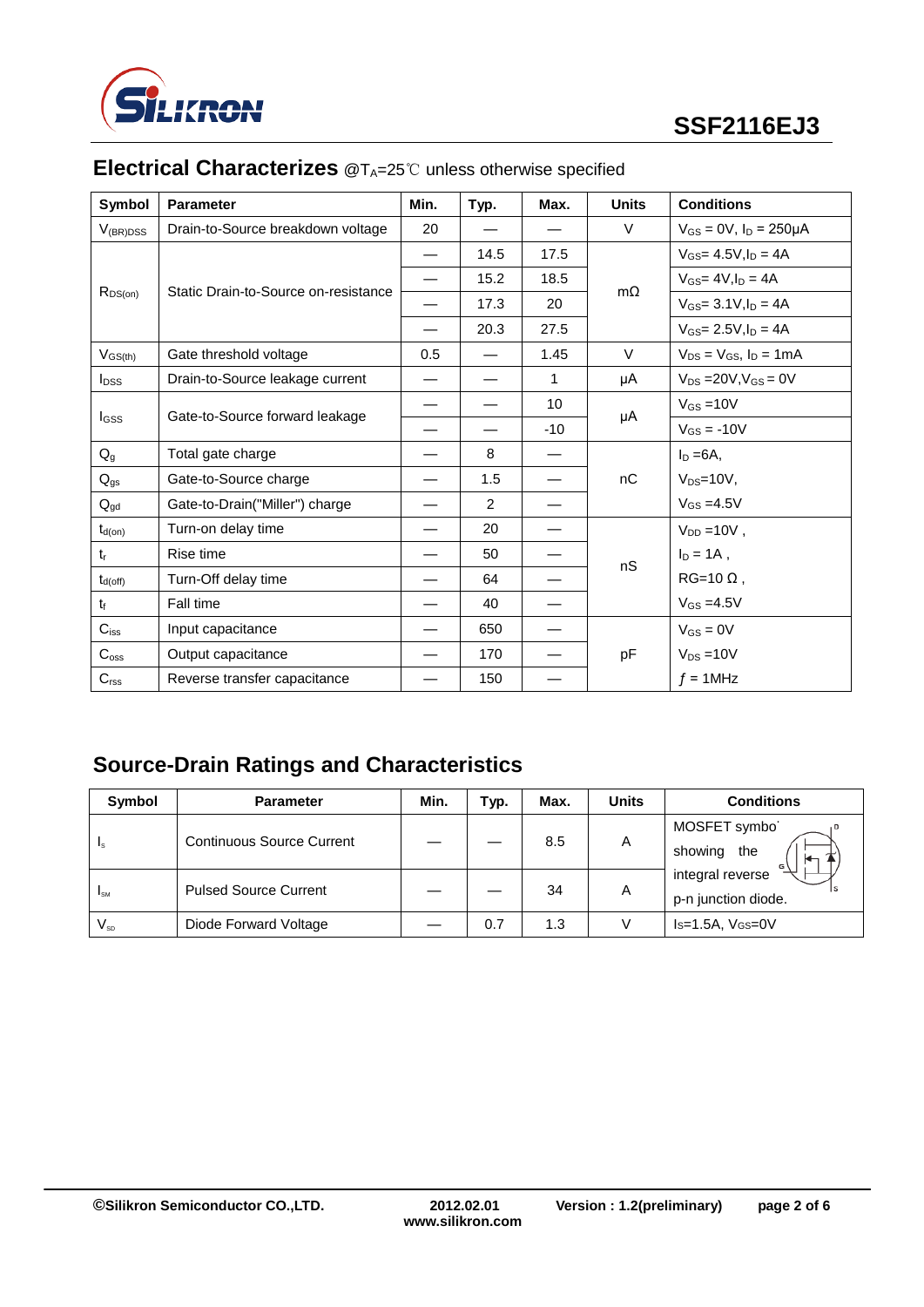

## **Test circuits and Waveforms**



#### **Notes:**

- ①The maximum current rating is limited by bond-wires.
- ②Repetitive rating; pulse width limited by max. junction temperature.
- ③The power dissipation PD is based on max. junction temperature, using junction-to-case thermal resistance.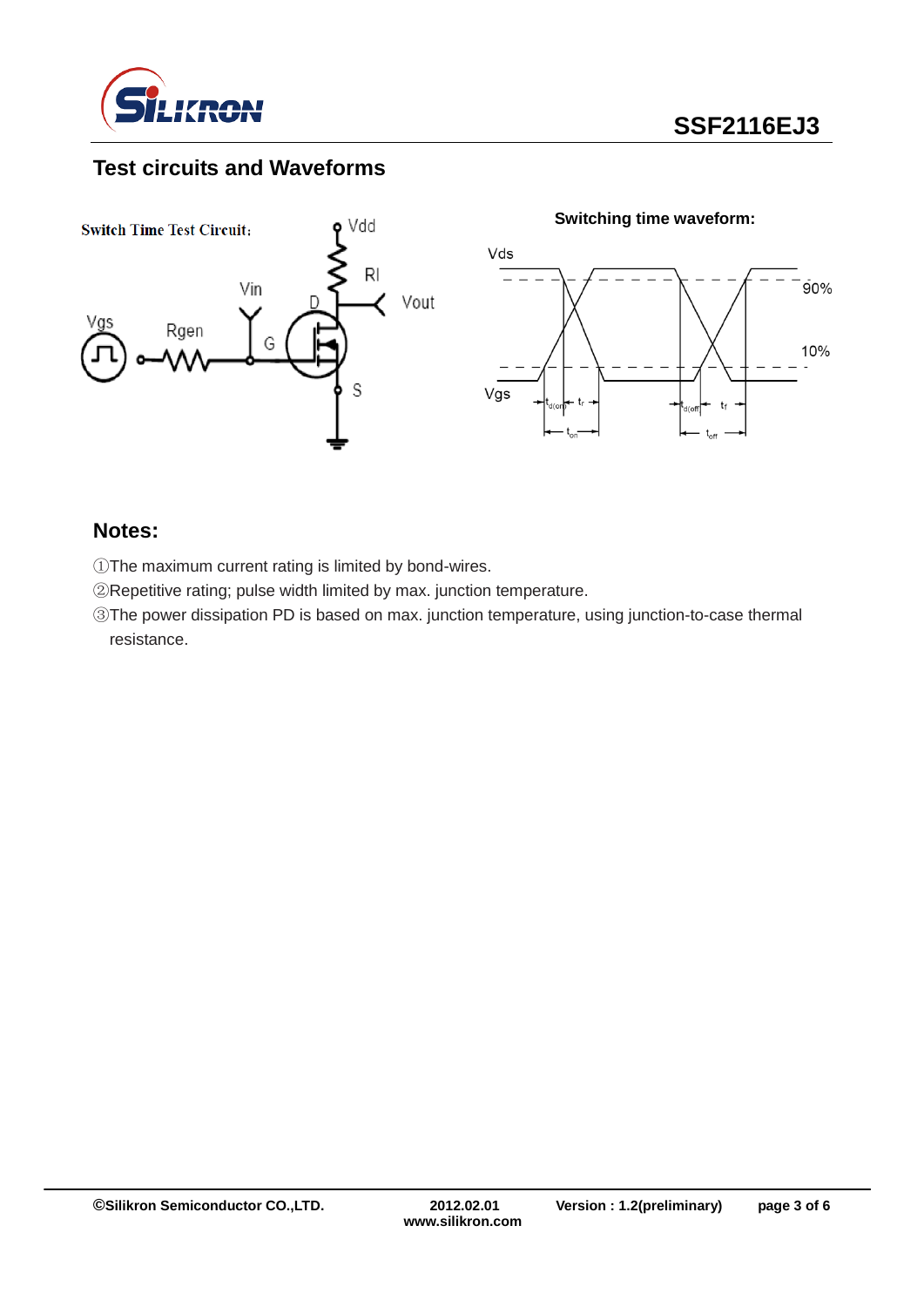

# **SSF2116EJ3**

### **Mechanical Data**:

**DFN2X5-6L-EP PACKAGE OUTLINE DIMENSION :**



| Dim.                | Millimeters               |              |              | Inches         |                           |        |  |
|---------------------|---------------------------|--------------|--------------|----------------|---------------------------|--------|--|
|                     | MIN                       | <b>NOM</b>   | MAX          | MIN            | <b>NOM</b>                | MAX    |  |
| A                   | 0.70                      | 0.75         | 0.80         | 0.028          | 0.030                     | 0.0315 |  |
| A1                  | 0.00                      |              | 0.05         | 0.000          |                           | 0.002  |  |
| b                   | 0.20                      | 0.225        | 0.30         | 0.008          | 0.009                     | 0.012  |  |
| $\mathbf{C}$        | 0.10                      | 0.152        | 0.20         | 0.004          | 0.006                     | 0.008  |  |
| D                   | 2.00 BSC                  |              |              | 0.079 BSC      |                           |        |  |
| D1                  | 1.30                      | 1.35         | 1.55         | 0.051          | 0.053                     | 0.061  |  |
| E                   | 5.00 BSC                  |              |              | 0.197 BSC      |                           |        |  |
| E1                  | 4.50 BSC                  |              |              | 0.177 BSC      |                           |        |  |
| E2                  | 2.60                      | 2.67         | 2.95         | 0.102          | 0.105                     | 0.116  |  |
| e                   | 0.50 BSC                  |              |              |                | 0.020 BSC                 |        |  |
|                     | 0.40                      | 0.50         | 0.60         | 0.016          | 0.0197                    | 0.0236 |  |
| L1                  | $\overline{0}$            |              | 0.100        | $\overline{0}$ |                           | 0.004  |  |
| θ                   | $0^{\circ}$               | $10^{\circ}$ | $12^{\circ}$ | $0^{\circ}$    | $10^{\circ}$              | 12°    |  |
| θ<br>$\overline{2}$ | $3^{\circ}$<br><b>BSC</b> |              |              |                | $3^{\circ}$<br><b>BSC</b> |        |  |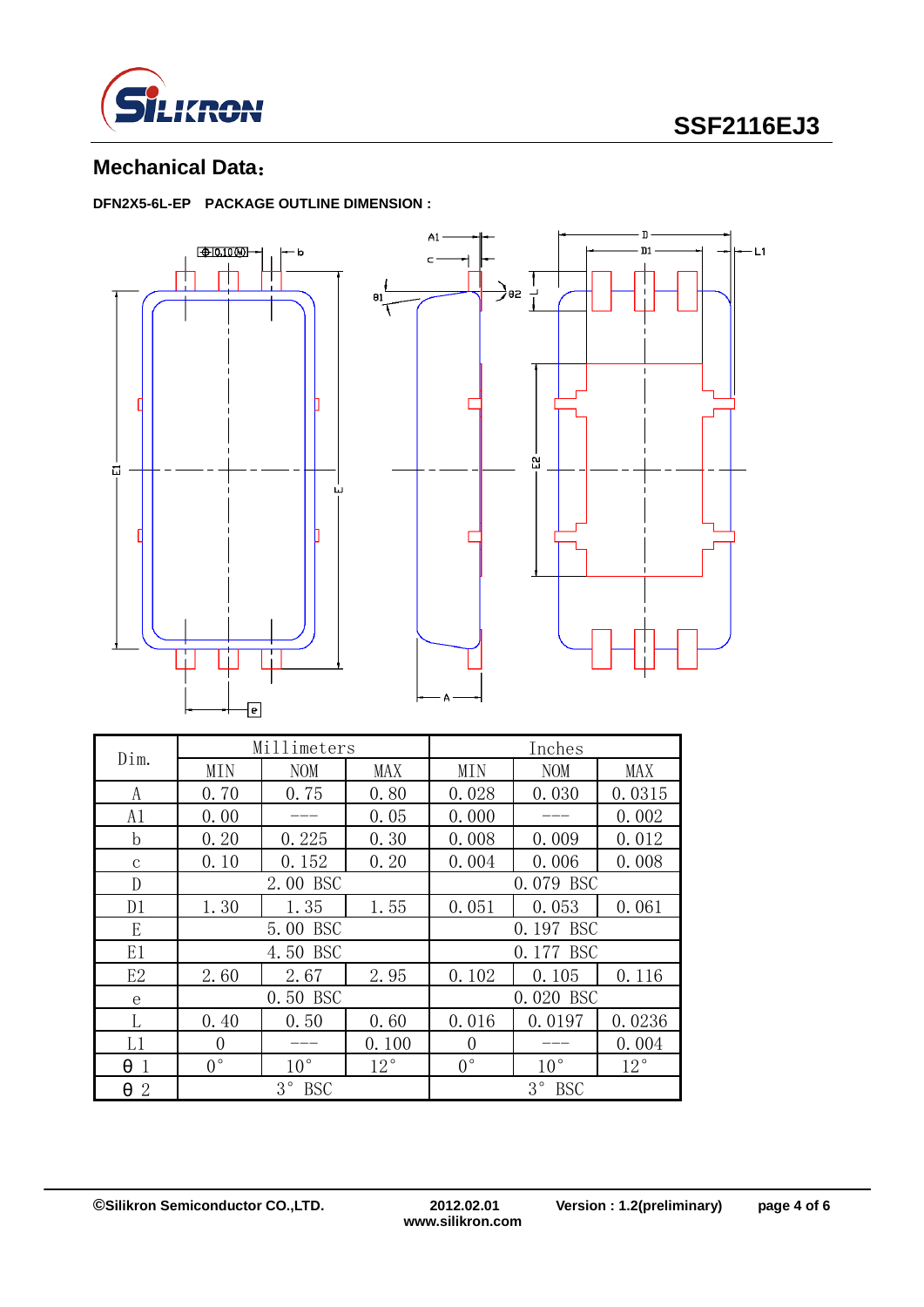

## **Ordering and Marking Information**

| <b>Device Marking: 2116EJ3</b>     |  |
|------------------------------------|--|
| Package (Available)                |  |
| DFN2X5-6L-EP                       |  |
| <b>Operating Temperature Range</b> |  |
| $C: -55$ to 150 °C                 |  |
|                                    |  |

## **Devices per Unit**

| Package      | Units/              | Tapes/           | Units/           | Inner Boxes/      | Units/            |
|--------------|---------------------|------------------|------------------|-------------------|-------------------|
| $\mid$ Type  | Tape                | <b>Inner Box</b> | <b>Inner Box</b> | <b>Carton Box</b> | <b>Carton Box</b> |
| DFN2X5-6L-EP | 3000 <sub>pcs</sub> | 4 <sub>pcs</sub> | <b>12000pcs</b>  | 4 <sub>pcs</sub>  | 48000pcs          |

#### **Reliability Test Program**

| <b>Test Item</b>   | <b>Conditions</b>              | <b>Duration</b> | <b>Sample Size</b>  |
|--------------------|--------------------------------|-----------------|---------------------|
| <b>High</b>        | T <sub>i</sub> =125℃ to 150℃ @ | 168 hours       | 3 lots x 77 devices |
| <b>Temperature</b> | 80% of Max                     | 500 hours       |                     |
| <b>Reverse</b>     | $V_{DSs}/V_{CES}/VR$           | 1000 hours      |                     |
| Bias(HTRB)         |                                |                 |                     |
| High               | T <sub>i</sub> =150℃ @ 100% of | 168 hours       | 3 lots x 77 devices |
| <b>Temperature</b> | Max $V_{\text{GSS}}$           | 500 hours       |                     |
| Gate               |                                | 1000 hours      |                     |
| Bias(HTGB)         |                                |                 |                     |